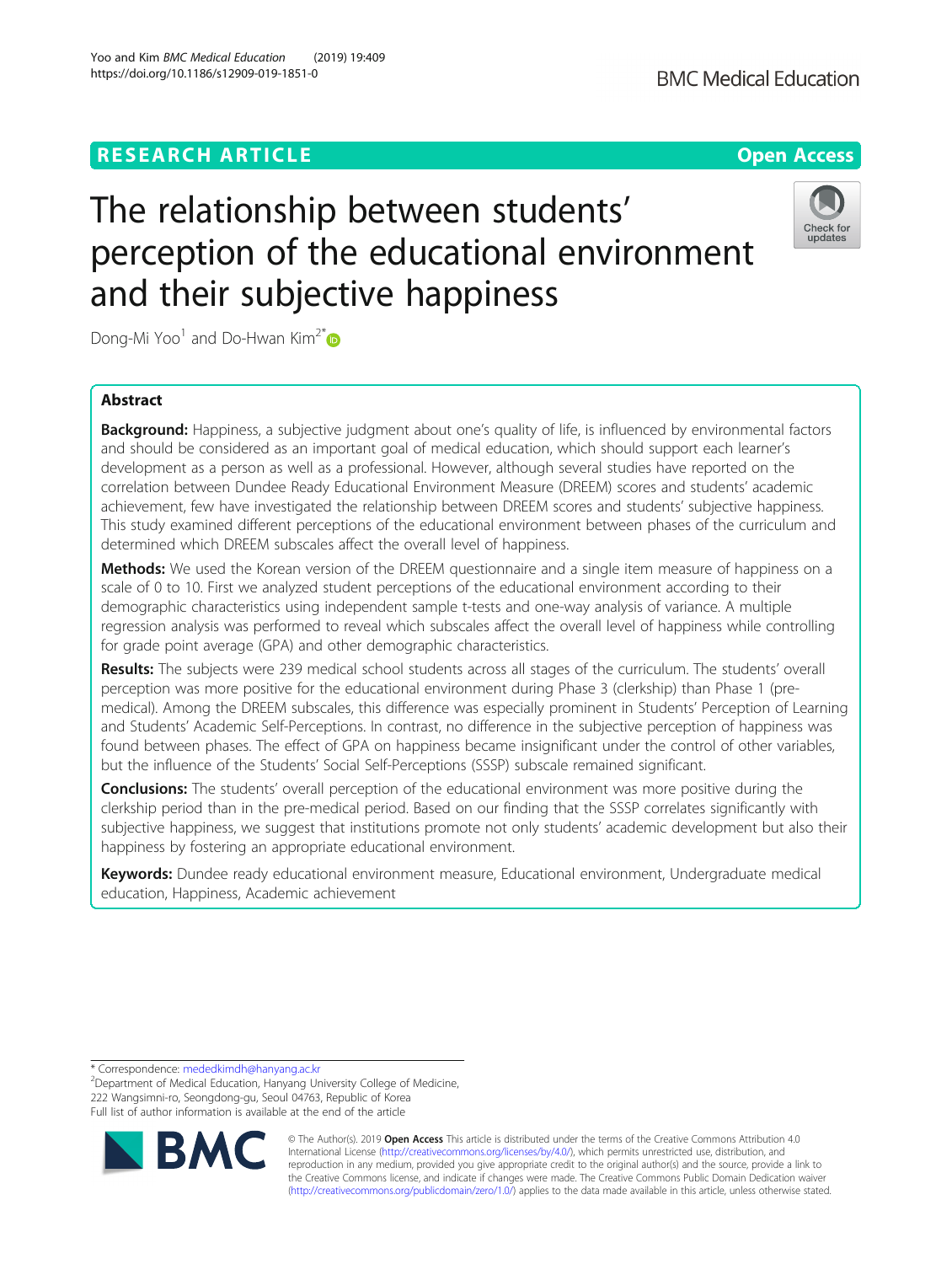# Background

In the era of competency-based medical education (CBME), fostering a "competent doctor" who has integrated knowledge, skills, and attitudes aligned with the health needs of the population is an important goal of undergraduate medical education (UME) [[1,](#page-8-0) [2\]](#page-8-0). However, despite the advantages of CBME, several concerns have been raised recently about its negative effects on individual learners, such as burnout among medical students [\[3](#page-8-0)]. One possible reason for those effects is that the newly emphasized competencies act as drivers of stress and burnout because they've been added to an already overcrowded curriculum [[4\]](#page-8-0). The alarming rate of burnout and depressive symptoms among practicing physicians and medical students, which continues to increase, indicates that the problem has not been effectively addressed [\[5](#page-8-0)–[7\]](#page-8-0), although CBME might not be its only cause.

Thus, it has been argued that fostering so-called "good doctors" who have adequate knowledge, skills, and attitudes cannot be the sole aim of medical education [\[8](#page-8-0)]. Situated learning theory argues that merely acquiring medical knowledge and skills is insufficient for the formation of an identity  $[9, 10]$  $[9, 10]$  $[9, 10]$  $[9, 10]$ . Given that all students manage multiple identities [\[11](#page-8-0)], medical education has to help learners integrate their personal and professional development [\[4,](#page-8-0) [12](#page-8-0)]. But personal development often holds only a secondary position in the curriculum [[13](#page-8-0)] or competency domain [\[14](#page-8-0)]. In this context, it has been claimed that medical education should work to generate doctors who are both good and happy, rather than one to the exclusion of the other [[15](#page-8-0)].

But what does it mean to be a "happy doctor" beyond mere rhetoric? First, existing studies of happiness generally define it as a "global evaluation of [an] individual's life quality according to their own criteria" [\[16\]](#page-8-0). It conceptually overlaps with quality of life (QOL) and subjective well-being, sharing physical, psychological, social, and environmental aspects as common components [[16](#page-8-0), [17\]](#page-8-0). For medical students, Dunn et al. explained that well-being is an outcome that combines personal factors being represented as a reservoir and environmental factors expressed as positive and negative input [[18](#page-8-0)]. They also indicated that the influence of a particular input is not fixed; the same stressor can be perceived differently depending on a learner's past experience or current state [[18](#page-8-0)].

If happiness can be understood as a subjective judgment influenced by environmental factors, then medical students' happiness will be affected by the educational environment, which makes up the major physical, temporal, and relational portions of their lives. More important, similar to the varying effects of inputs and stressors, it could be that students' perceptions of the educational environment, rather than the environment itself, actually influence their happiness [[4\]](#page-8-0). This possibility is consistent with the constructivist view that values learners' autonomous and subjective constructions in learning based on their existing experiences, perceptions, and knowledge [\[10](#page-8-0)]. Indeed, the perception of an educational environment affects not only students' academic achievement [[19\]](#page-8-0) but also the formation of their professional identity [[20\]](#page-8-0). Therefore, researchers in the field of health-professions education have made considerable efforts to measure learners' perceptions of the educational environment. Among the variety of available tools, the Dundee Ready Educational Environment Measure (DREEM) inventory has gained wide popularity and been deemed the most suitable tool for UME settings [\[21](#page-8-0)].

Numerous reports using DREEM have been made since its development [\[22](#page-8-0)]. However, important research areas remain untouched by existing research. First, according to a recently published systematic review [\[23](#page-8-0)], 52% of published research using DREEM originated in Asia while 40% originated in the Middle East. Although the majority of DREEM publications were from Asia, few studies using DREEM have been published from East Asian countries including China, Japan and South Korea, which have many medical schools [\[24](#page-8-0)] and that limits the applicability and generalizability of previous findings because the Asian sub-regions differ in their social development, health care needs, and educational traditions [[25](#page-8-0)–[27](#page-8-0)]. Furthermore, the specific structures used in medical education generally and the specifics of each educational stage vary widely from country to country [\[28](#page-8-0)]. For instance, the UME system in South Korea is distinguished from that of China or Japan, as well as from other parts of the globe, in using undergraduate-entry programs, and its first two years of pre-medical curriculum are fairly separate from the following four-year medical curriculum [\[29](#page-8-0)].

Second, the relationship between DREEM scores and possible correlates beyond academic achievement needs further examination [[23\]](#page-8-0). Indeed, no previous studies have used the term "happiness," and only a few studies have reported on the correlation between DREEM scores and well-being, using constructs such as QOL and resilience, and those which have been conducted had their own limitations. For example, a possible association between high DREEM scores and QOL was suggested by two studies conducted in a single country [[30](#page-8-0), [31](#page-8-0)], and although they successfully controlled for sex, age, and year, GPA, a main cause of mental distress among students [\[32](#page-8-0)], was not included as an independent variable. Similarly, another study that showed an association between the Medical Student Well-Being Index and academic self-perceptions, a subscale of DREEM, also failed to use appropriate objective data for academic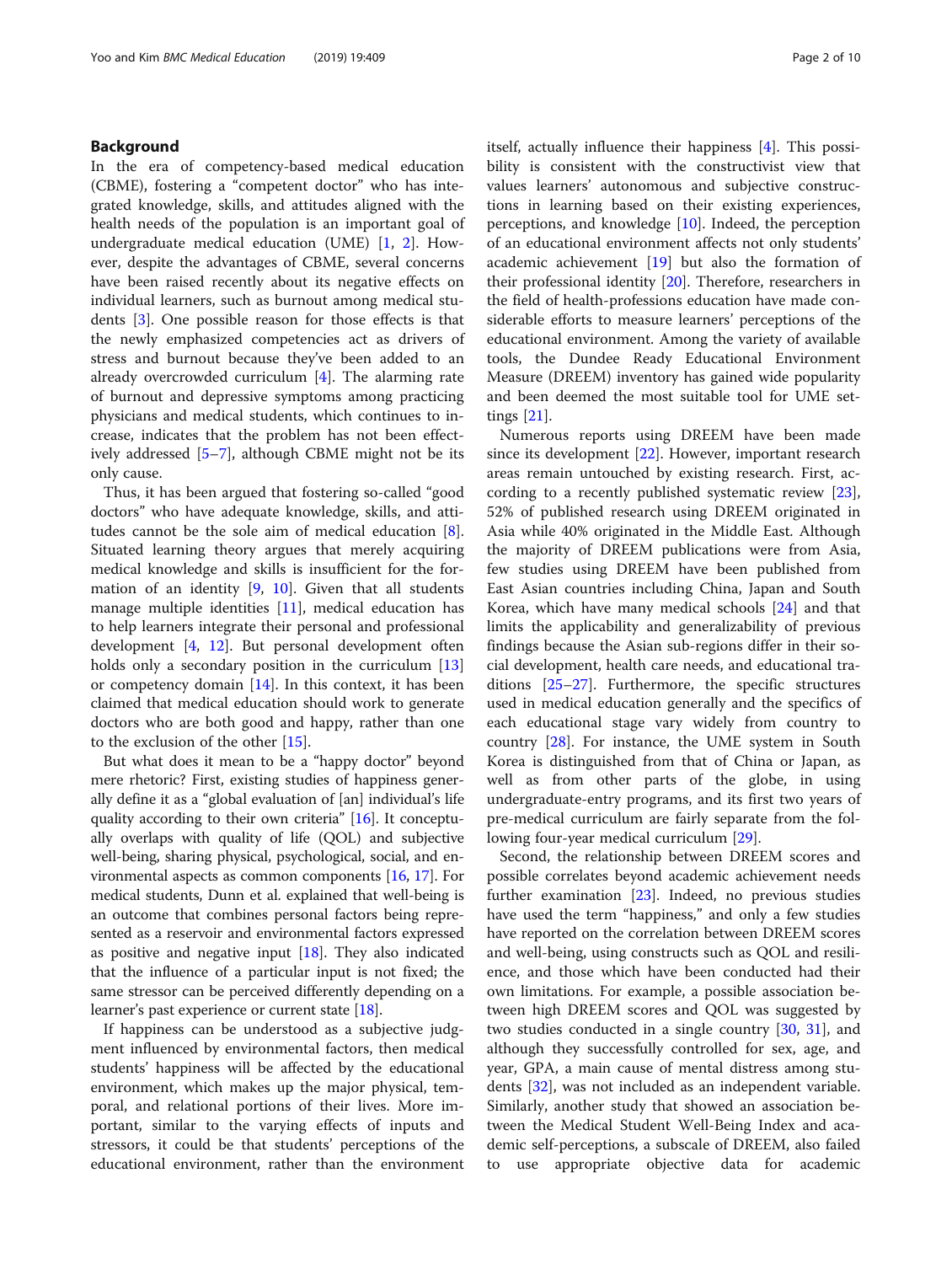performance and included atypical subjects, such as international medical students [[33\]](#page-8-0).

Assuming that the educational environment influences the subjective happiness of medical students at all, researchers need to be able to specify which factors in that environment are relevant. Therefore, we first sampled and examined overall DREEM scores from students across all stages of the curriculum at a medical school in South Korea. Subsequently, to determine which subscales of DREEM affected the overall level of happiness, we investigated the relationship between the subscales and happiness while controlling for GPA and other demographic characteristics.

# Methods

# Study design

The study is cross-sectional and follows the pragmatic research tradition. Regarding terminology, although two terms — educational environment and learning environment — are often used interchangeably, we use only educational environment in this study because it can cover "everything that is happening in the medical school" [\[34](#page-8-0)]. Some environmental elements in medical school could be more relevant to subjective happiness than to learning and vice versa.

#### Setting

This study was conducted at the Eulji University School of Medicine (EUSOM), located in the city of Daejeon, South Korea. EUSOM is a six-year private medical school, and its curriculum is largely divided into three stages. Phase 1 corresponds to medical school year 1 (M1) and medical school year 2 (M2) and consists mainly of basic science courses, such as biology, chemistry, and physics. Social sciences and humanities, commonly considered as pre-medical requirements [\[35](#page-8-0)], are also taught during this phase. Phase 2 corresponds to M3 and M4, and most courses in this phase use an organ-based integrated curriculum to teach basic and clinical science. Phase 3 comprises M5 and M6 and uses a curriculum focused on a clinical clerkship at the affiliated teaching hospital. Each year, the number of students per year level has remained around 45; in 2018, the total number of students was 281, with 47 M1 students, 51 M2 students, 51 M3 students, 43 M4 students, 45 M5 students, and 44 M6 students.

#### Data collection

The survey was conducted from May to July, the latter half of the first semester of 2018. To collect data comprehensively from all M1 to M6 students, the survey schedule was arranged based on the curricular schedule for each cohort. Prior to data collection, the purpose of the survey was explained, and written information was

provided. Each student could decide whether to take part in the survey. The Institutional Review Board waived the need for explicit consent from participants by considering return of the survey as consent to participate. Of the total 281 students, 243 students initially submitted responses. If a response omitted only one item, it was included, and the missing item was replaced with the average value of the remaining items. However, if a response omitted more than one item, it was excluded and considered an incomplete response. To collect demographic information about the participants, the survey asked for the students' identification (ID) numbers. For those who provided their ID number, we collected data such as their age, sex, and GPA from the institutional database.

#### Instruments

# Korean version of the Dundee ready educational environment measure

The Korean version of the DREEM survey was identical to the one used by the Korean Society for Medical Education in 2013 for a nationwide analysis of all medical schools in South Korea [[36](#page-8-0)]. The survey contains 50 questions, of which nine are reverse-scored. Each item is measured on a five-point Likert scale from 0 (strongly disagree) to 4 (strongly agree). These 50 items can be analyzed on three levels: overall score, five subscales, and individual items. An open-ended question included in the original DREEM inventory was not included in this study.

In terms of subscales, the overall survey contains 12 questions reflecting Students' Perception of Learning (SPL), 11 questions reflecting Students' Perception of Teaching (SPT), eight questions about Students' Academic Self-Perceptions (SPP), 12 questions about Students' Perceptions of Atmosphere (SPA), and seven questions about Students' Social Self-Perceptions (SSSP). In this study, the three items that require at least some form of direct experience in a clinical setting, items number 6 (SPT), 11 (SPA), and 18 (SPT), were asked only of Phase 3 students because the EUSOM curriculum structure makes it difficult for Phase 1 and 2 students to provide valid responses to those questions.

#### Single-item measure of happiness

In this study, we used a single-item measure of happiness: "To what extent do you think you are living a happy life?" with an 11-point scale  $(0: \text{not at all } -10: \text{a})$ great deal) based on a previous study that showed high temporal reliability and concurrent, convergent, and divergent validity of happiness measured by a single item [[37\]](#page-8-0). Similarly, it has been reported that happiness can be validly and reliably measured using a single-item measure [\[17\]](#page-8-0), and evidence shows that happiness,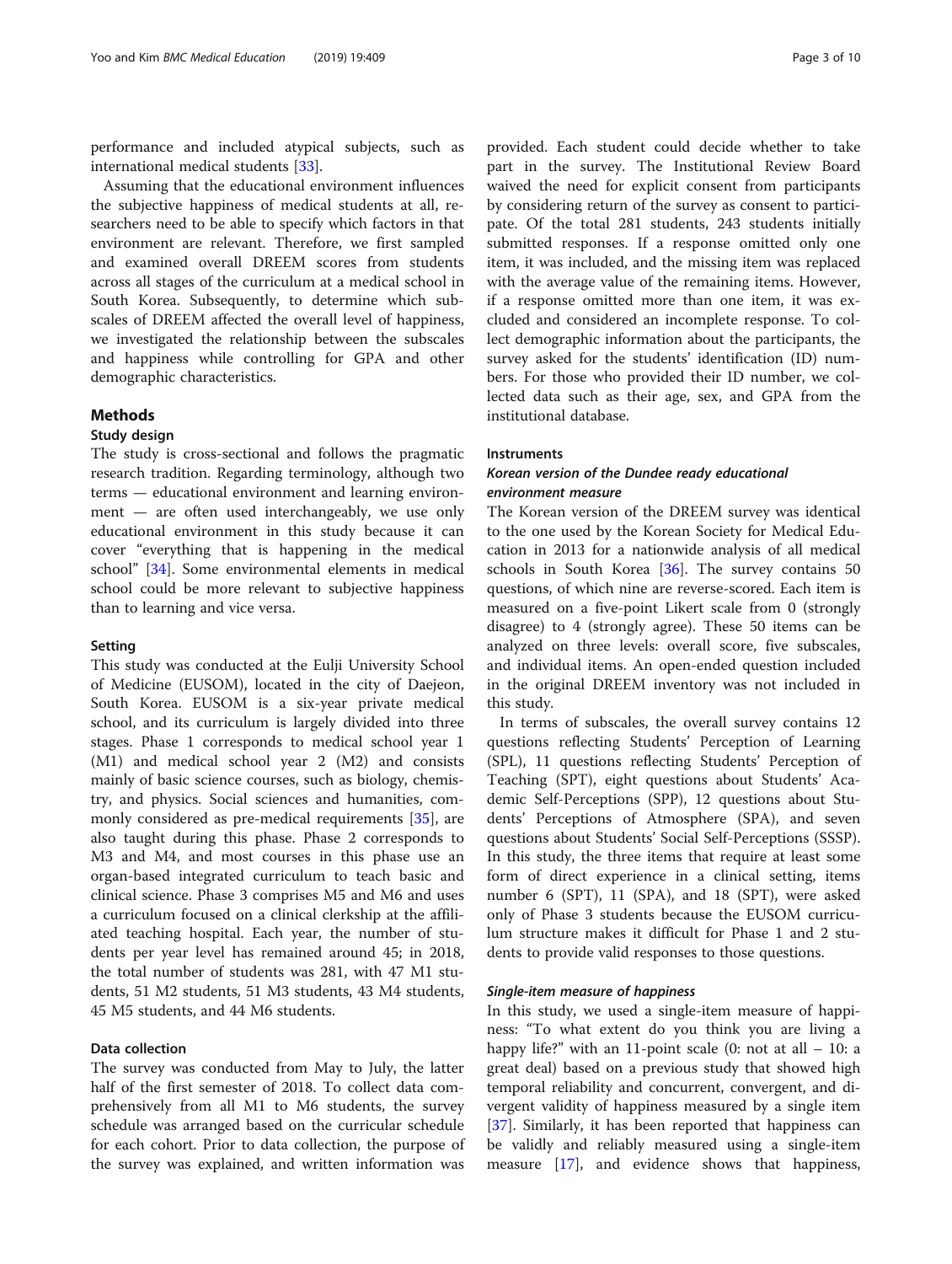subjective well-being, and QOL are interchangeable with one another in terms of their construct [\[16](#page-8-0)]. Furthermore, in terms of response rates, studies have confirmed that shorter surveys generally provide better results [\[38](#page-8-0)]. Because the DREEM already requires answers to as many as 50 questions, we aimed to increase the compliance of participants by reducing the additional burden and using a single-item measure for happiness.

# Data analysis

We included 239 valid responses in our analysis, after excluding four incomplete responses. In general, the DREEM scores are reported as the summation of each item. However, because students in Phases 1, 2, and 3 answered 47, 47, and 50 items, respectively, we used the mean score of items to accurately reflect the differences in the maximum total scores possible for each phase.

The overall and subscale scores were analyzed using parametric statistics. Despite controversy about the appropriateness of treating a Likert response as a number, it has been strongly argued that the summed score of many items is suitable for use with parametric methods as interval data [[39](#page-8-0)]. The distribution of data was assessed using Kolmogorov-Smirnov tests and boxplots. Cronbach's alpha was then calculated to check the internal consistency of each subscale. We did not use Cronbach's alpha for the overall DREEM score because it could inappropriately inflate the alpha value [\[40\]](#page-9-0).

For the DREEM scores and subjective happiness measurements, we analyzed differences between the means using independent sample t-tests or one-way analysis of variance (ANOVA). To reduce the risk of type 1 errors during multiple pairwise comparisons, we used Tukey's HSD test for post-hoc comparison of the ANOVA results [\[41](#page-9-0), [42\]](#page-9-0). Pearson's correlation coefficients were calculated to examine the univariate relationships between variables. A multiple regression analysis was performed to examine the influence of the five DREEM subscales and GPA while controlling for demographic factors such as age and sex. P-values of less than 0.05 were considered statistically significant.

To interpret the strength of the Pearson correlation coefficient, we followed Evans' classification (0.00–0.19, very weak; 0.20–0.39, weak; 0.40–0.59, moderate; 0.60– 0.79, strong) [\[43\]](#page-9-0). Eta squared was used to calculate the effect size and was interpreted based on Cohen's recommendation (0.01, small effect; 0.06, medium effect; 0.14, large effect) [[44\]](#page-9-0). For all statistical analyses, we used IBM SPSS Statistics for Windows software (version 20; IBM Corp., Armonk, NY, USA).

#### Results

#### Demographic characteristics

Table [1](#page-4-0) displays the demographic characteristics of the respondents. Overall, 243 responses were received from

the total of 281 students; 239 of those responses were considered valid, for an overall response rate of 85.1%. The 229 students (81.5%) who provided their student ID number with the survey and 52 students who did not respond to the survey showed no significant difference in gender  $(p = 0.870)$  or previous GPA  $(p = 0.994)$ . However, the two groups did differ significantly in age  $(p =$ 0.025 in independent sample t-test) and phase ( $p = 0.003$ ) by Pearson's chi square), which correlated significantly with age.

Of the 239 valid respondents, 61.9% were male, and the sex balance was similar throughout the phases. Phase 1, Phase 2, and Phase 3 accounted for 37.7, 33.1, and 29.3% of respondents, respectively. The average age of students differed significantly by phase  $(p < 0.001)$  but not by sex  $(p = 0.779)$  or the previous year's GPA  $(p = 0.950)$ .

# Cross-sectional analysis of educational environment and subjective happiness

The DREEM and happiness scores were first investigated with regard to their relationships with demographic factors (Table [2\)](#page-4-0). The Cronbach's alphas for the SPL, SPT, SASP, SPA, and SSSP were 0.783, 0.753, 0.579, 0.745, and 0.573, respectively. The DREEM scores did not differ by sex but those of Phase 3 students were significantly higher than those of Phase 1 students ( $p = 0.007$ ). The DREEM scores also correlated significantly with age and GPA, but with weak or very weak strengths of approximately 0.2. Only GPAs correlated significantly with subjective happiness, and that connection was weak; no other demographic variables demonstrated any significant association with subjective happiness.

Table [3](#page-5-0) shows the correlation between happiness and other variables. The total DREEM scores correlated significantly with happiness, regardless of phase (Phases 1, 2, 3, and all participants), but GPA lost its significance when analyzed by phase. When the DREEM was divided into subscales, the SSSP and SPA demonstrated relatively strong correlations, with values of 0.560 and 0.423, respectively. In particular, the correlations between the SSSP and happiness scores were above 0.5 in all phases.

#### Factors associated with subjective happiness

The multiple regression analysis produced a significant regression eq. (F (9, 158) = 17.892,  $p < 0.001$ ) with an  $\mathbb{R}^2$ of 0.505. When demographic variables were controlled, SSSP and SPT were the significant factors affecting happiness among the DREEM subscales, with SSSP (β = 0.628, p < 0.001) predicting happiness more powerfully than SPT (β = -0.131,  $p < 0.027$ ) (Table [4\)](#page-5-0). Students' demographic characteristics and the other DREEM subscales — SPL, SASP, and SPA — were not significant predictors of happiness.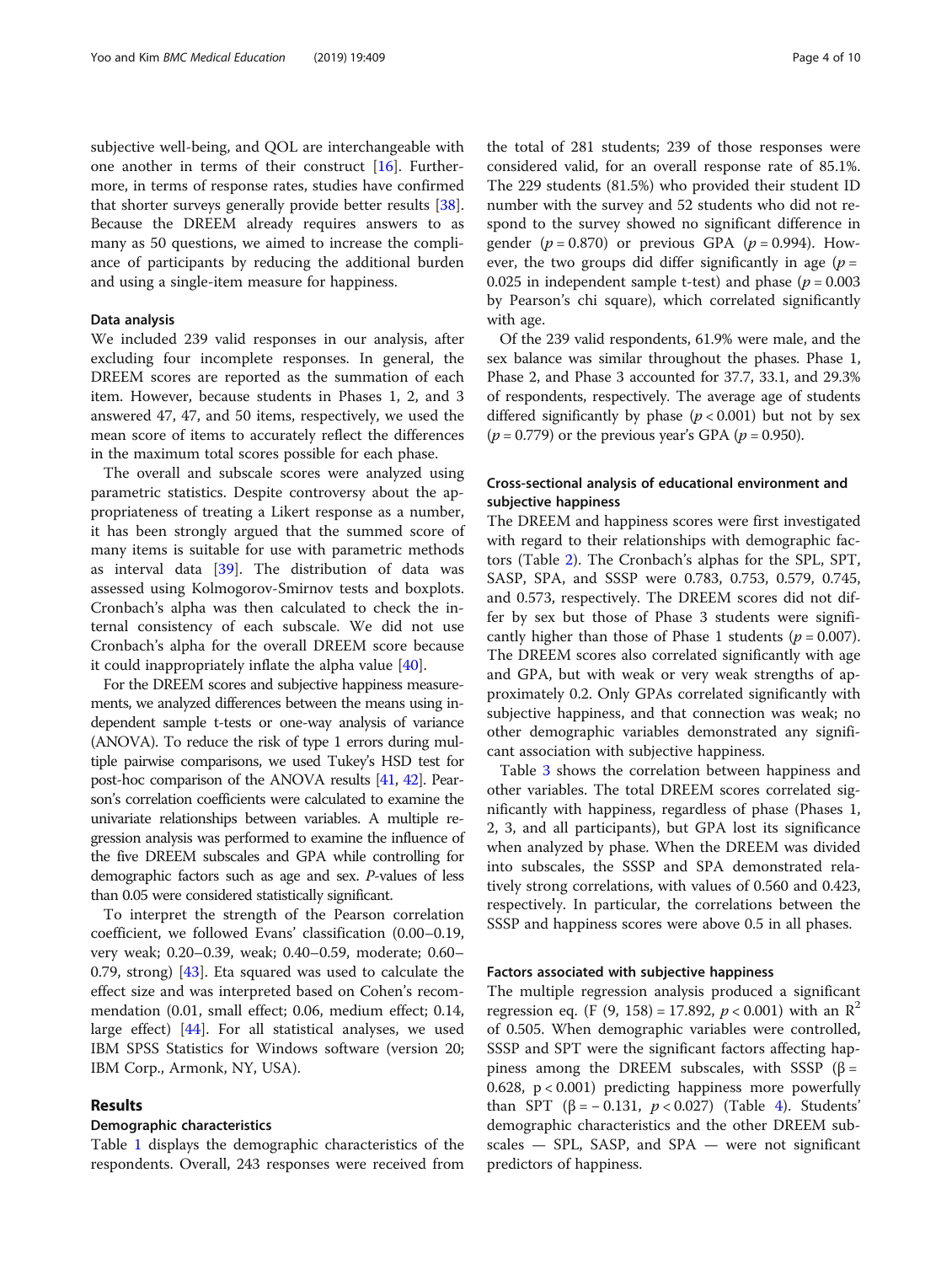| Variables                                      |      | Phase 1                                           | Phase 2                                 | Phase 3                                 | Total<br>respondents             |  |
|------------------------------------------------|------|---------------------------------------------------|-----------------------------------------|-----------------------------------------|----------------------------------|--|
| Valid Respondents Proportion<br>(frequency)    |      | 37.7%(90)                                         | 33.1%(79)                               | 29.3%(70)                               | 100%(239)                        |  |
| Response rate                                  |      | 91.8%                                             | 84.0%                                   | 78.7%                                   | 85.1%                            |  |
| Age (yr) <sup>a)</sup> Mean (SD)               |      | 20.7(1.60)<br>(range: 19-26)                      | 23.3(2.21)<br>(range: 21-34)            | 25.3(2.13)<br>(range: 23-34)            | 22.9 (2.78)<br>(range: 19-34)    |  |
| Gender <sup>a)</sup> Proportion<br>(frequency) | Male | 68.9%(62)                                         | 66.1%(41)                               | $64.3\%(45)$                            | 61.9%(148)                       |  |
|                                                |      | Female 31.1%(28)                                  | 33.9%(21)                               | 35.7%(25)                               | 31.0%(74)                        |  |
| Year Proportion (frequency)                    |      | Year 1: 52.2%(47), Year 2:<br>47.8%(43)           | Year 3: 50.6%(40), Year 4:<br>49.4%(39) | Year 5: 41.4%(29), Year 6:<br>58.6%(41) |                                  |  |
| Previous Year GPA <sup>a), c)</sup> Mean (SD)  |      | 3.20 $(0.69)$ <sup>b)</sup><br>(range: 1.48-4.44) | 3.22 (0.64) (range: 2.10-4.38)          | 3.23(0.62)<br>(range: 2.06-4.43)        | 3.22(0.64)<br>(range: 1.48-4.44) |  |

## <span id="page-4-0"></span>Table 1 Demographic characteristic of the responders

a) Fourteen students who participated in the survey but did not disclose their student ID numbers were excluded; b) Year 1 students who entered in 2018 were excluded due to their lack of previous GPA data at the time of analysis; c) EUSOM follows the A-F grading system  $(A + =4.5, A = 4, B + =3.5, B = 3, C + =2.5, C = 2,$  $D + =1.5$ ,  $D = 1$ , and  $F = 0$ ). An A+ in all subjects produces a maximum GPA of 4.5, and an F in all subjects produces a minimum GPA of 0 Abbreviation: SD Standard Deviation, GPA Grade Point Average

# Discussion

In this study, we used the DREEM to examine the environment of a medical school and understand its relationship with the subjective happiness of students. The overall perceptions of the educational environment were more positive during the clerkship period than in the pre-medical period, and this tendency was especially prominent in the SPL and SASP subscales. By contrast, subjective happiness did not differ significantly between phases and had a stronger correlation with SPA and SSSP than with the other subscales. When other variables (sex, age, phase, and GPA) were controlled, only the influence of SSSP on subjective happiness remained significantly positive.

# Overall and subscale DREEM scores

When we converted our mean DREEM scores by multiplying them by 50, which is the total number of items, to make them comparable to previous studies that reported the summation of individual items, 112, 117.5, and 123 points were obtained for Phases 1, 2, and 3, respectively. According to the suggested guideline for interpretation [[45\]](#page-9-0), those converted DREEM scores from students in all three phases at EUSOM were categorized

Table 2 DREEM and happiness scores by demographic characteristics (univariate analysis)

| Variables                     |                            | SPL           | <b>SPT</b>    | SASP             | <b>SPA</b>   | SSSP          | <b>DREEM Score</b> | Subjective Happiness |
|-------------------------------|----------------------------|---------------|---------------|------------------|--------------|---------------|--------------------|----------------------|
| All participants<br>Mean (SD) |                            | 2.18(0.52)    | 2.59(0.49)    | 2.37(0.71)       | 2.31(0.49)   | 2.31(0.51)    | 2.34(0.44)         | 6.61(1.99)           |
| Age                           | Correlation <sup>a)</sup>  | 0.224         | 0.195         | 0.332            | 0.092        | 0.042         | 0.226              | $-0.003$             |
|                               | $p$ -value                 | 0.001         | 0.003         | < 0.001          | 0.17         | 0.529         | < 0.001            | 0.97                 |
| Gender<br>Mean (SD)           | Male                       | 2.18(0.51)    | 2.58(0.49)    | 2.33(0.61)       | 2.37(0.50)   | 2.35(0.46)    | 2.35(0.43)         | 6.71(2.03)           |
|                               | Female                     | 2.17(0.49)    | 2.63(0.49)    | 2.37(0.52)       | 2.24(0.46)   | 2.26(0.58)    | 2.33(0.41)         | 6.61(1.90)           |
|                               | $p$ -value $^{b)}$         | 0.912         | 0.439         | 0.627            | 0.066        | 0.26          | 0.67               | 0.71                 |
| Phase                         |                            | 2.08(0.57)    | 2.52(0.54)    | 2.07(0.58)       | 2.28(0.50)   | 2.31(0.52)    | 2.24(0.45)         | 6.68(2.14)           |
| Mean (SD)                     | $\overline{2}$             | 2.19(0.51)    | 2.64(0.50)    | 2.45(0.89)       | 2.30(0.52)   | 2.24(0.54)    | 2.35(0.46)         | 6.33(2.06)           |
|                               | 3                          | 2.30(0.42)    | 2.63(0.41)    | 2.66(0.43)       | 2.37(0.45)   | 2.38(0.46)    | 2.46(0.36)         | 6.83(1.65)           |
|                               | $F(p-value)$ <sup>c)</sup> | 3.599 (0.029) | 1.579 (0.208) | 16.723 (< 0.001) | 0.739(0.479) | 1.432 (0.241) | 5.087 (0.007)      | 1.233 (0.293)        |
|                               | Post-hoc <sup>c)</sup>     | 1 < 3         |               | 1 < 2,3          |              |               | 1 < 3              |                      |
|                               | Eta-squared                | 0.030         |               | 0.124            |              |               | 0.041              |                      |
| Previous Year GPA             | Correlation <sup>a)</sup>  | 0.095         | 0.054         | 0.216            | 0.163        | 0.167         | 0.167              | 0.197                |
|                               | p-value                    | 0.209         | 0.477         | 0.004            | 0.031        | 0.027         | 0.027              | 0.010                |

a) Pearson correlation; b) Independent sample t-test; c) Tukey's HSD test was used to analyze data with equal variance

Abbreviation: SASP Students' Academic Self-Perceptions, SPA Students' Perceptions of Atmosphere, SPL Students' Perception of Learning, SPT Students' Perception of Teaching, SSSP Students' Social Self-Perceptions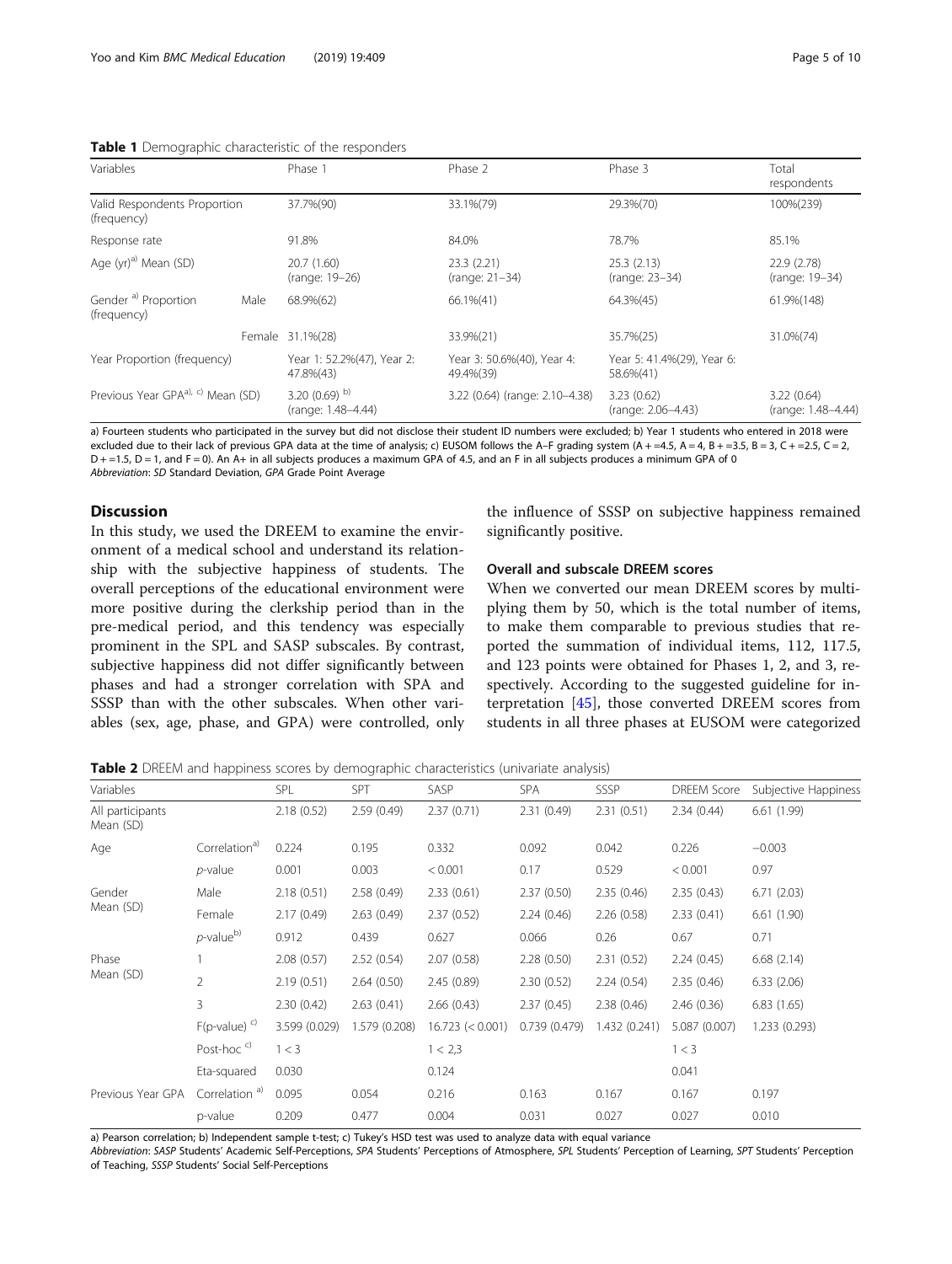<span id="page-5-0"></span>

|                        |                           | SPL   | <b>SPT</b> | SASP  | <b>SPA</b> | SSSP  | <b>DREEM Score</b> | Previous Year GPA |
|------------------------|---------------------------|-------|------------|-------|------------|-------|--------------------|-------------------|
| All participants (229) | Correlation <sup>a)</sup> | 0.221 | 0.100      | 0.247 | 0.423      | 0.560 | 0.363              | 0.197             |
|                        | p-value                   | 0.001 | 0.132      | 0.000 | 0.000      | 0.000 | 0.000              | 0.010             |
| Phase 1 (87)           | Correlation <sup>a)</sup> | 0.229 | $-0.004$   | 0.391 | 0.529      | 0.544 | 0.392              | 0.136             |
|                        | p-value                   | 0.033 | 0.973      | 0.000 | 0.000      | 0.000 | 0.000              | 0.396             |
| Phase 2 (76)           | Correlation <sup>a)</sup> | 0.201 | 0.250      | 0.172 | 0.351      | 0.574 | 0.355              | 0.226             |
|                        | p-value                   | 0.082 | 0.030      | 0.137 | 0.002      | 0.000 | 0.002              | 0.077             |
| Phase 3 (66)           | Correlation <sup>a)</sup> | 0.245 | 0.103      | 0.283 | 0.344      | 0.550 | 0.351              | 0.221             |
|                        | $p$ -value                | 0.047 | 0.412      | 0.022 | 0.005      | 0.000 | 0.004              | 0.074             |

a) Pearson correlation

Abbreviation: SASP Students' Academic Self-Perceptions; SPA Students' Perceptions of Atmosphere, SPL Students' Perception of Learning, SPT Students' Perception of Teaching; SSSP Students' Social Self-Perceptions

as "more positive than negative." However, that range (101–150 points) contains more than 80% of the DREEM scores reported from various countries [[23](#page-8-0)]. According to a nationwide cross-sectional study in Japan, for example, 77 out of 80 medical schools were in the "more positive than negative" category [\[46](#page-9-0)].

Although the scores from all three phase fit into the same category, an increasing tendency was maintained through the phases from 1 to 3. This is in contrast to previous studies, which reported that lower DREEM scores were related to seniority [[23\]](#page-8-0) or found a u-shaped pattern with high scores at the beginning and end and low scores in the middle [[40](#page-9-0)]. It is thus worth examining why the phase 1 students in this study gave significantly lower scores than the phase 2 and 3 students.

First, the characteristics of the EUSOM curriculum in phases 2 and 3 might have produced the difference. According to previous studies, an integrated curriculum such as that used in phase 2 can induce more positive perceptions than a curriculum organized by discipline, such as that used in phase 1 [[47](#page-9-0)]. Furthermore, phase 3 emphasizes each student's authentic engagement as a member of a clinical team in a hospital setting, whereas phases 1 and 2 mainly involve listening to didactic lectures in a classroom setting. We assume that those differences in the level of student participation improved the SPL and SASP subscale scores in phase 3 by positively influencing on that phase's study-centeredness of education and academic self-efficacy of students [\[48](#page-9-0)]. Indeed, student perceptions of their level of engagement, though not measured in DREEM, have been suggested as a key factor in determining the educational environment [[49\]](#page-9-0).

Second, the current undergraduate medical education system in South Korea could also explain the improvement in DREEM scores from phase 1 to phase 3. The system is a unique model introduced during the colonization era of the early twentieth century [\[50](#page-9-0)], with phase 1 (pre-medical) operating in isolation from the following four years of medical education. As a result, it

| Dependent Variable   | Independent       |          | Unstandardized coefficient | Standardized coefficient |          | $p-$  | Adj $R^2$<br>(F) |
|----------------------|-------------------|----------|----------------------------|--------------------------|----------|-------|------------------|
|                      | Variables         | B        | Standard error             | β                        |          | value |                  |
| Subjective Happiness | (Constant)        | $-2.097$ | 1.557                      |                          | $-1.347$ | 0.180 | 0.477 (17.892)   |
|                      | Gender (Female)   | 0.350    | 0.257                      | 0.084                    | 1.365    | 0.174 |                  |
|                      | Age               | 0.107    | 0.059                      | 0.136                    | 1.821    | 0.070 |                  |
|                      | Phase             | $-0.074$ | 0.206                      | $-0.029$                 | $-0.361$ | 0.719 |                  |
|                      | Previous Year GPA | 0.257    | 0.189                      | 0.082                    | 1.361    | 0.175 |                  |
|                      | SPL               | $-0.557$ | 0.393                      | $-0.131$                 | $-1.419$ | 0.158 |                  |
|                      | SPT               | $-0.819$ | 0.366                      | $-0.183$                 | $-2.240$ | 0.027 |                  |
|                      | SASP              | 0.636    | 0.334                      | 0.181                    | 1.905    | 0.059 |                  |
|                      | <b>SPA</b>        | 0.528    | 0.397                      | 0.133                    | 1.331    | 0.185 |                  |
|                      | SSSP              | 2.394    | 0.300                      | 0.628                    | 7.993    | 0.000 |                  |

Abbreviation: SASP Students' Academic Self-Perceptions, SPA Students' Perceptions of Atmosphere, SPL Students' Perception of Learning, SPT Students' Perception of Teaching, SSSP Students' Social Self-Perceptions

|  |  | Table 4 Multiple regression analysis |  |
|--|--|--------------------------------------|--|
|  |  |                                      |  |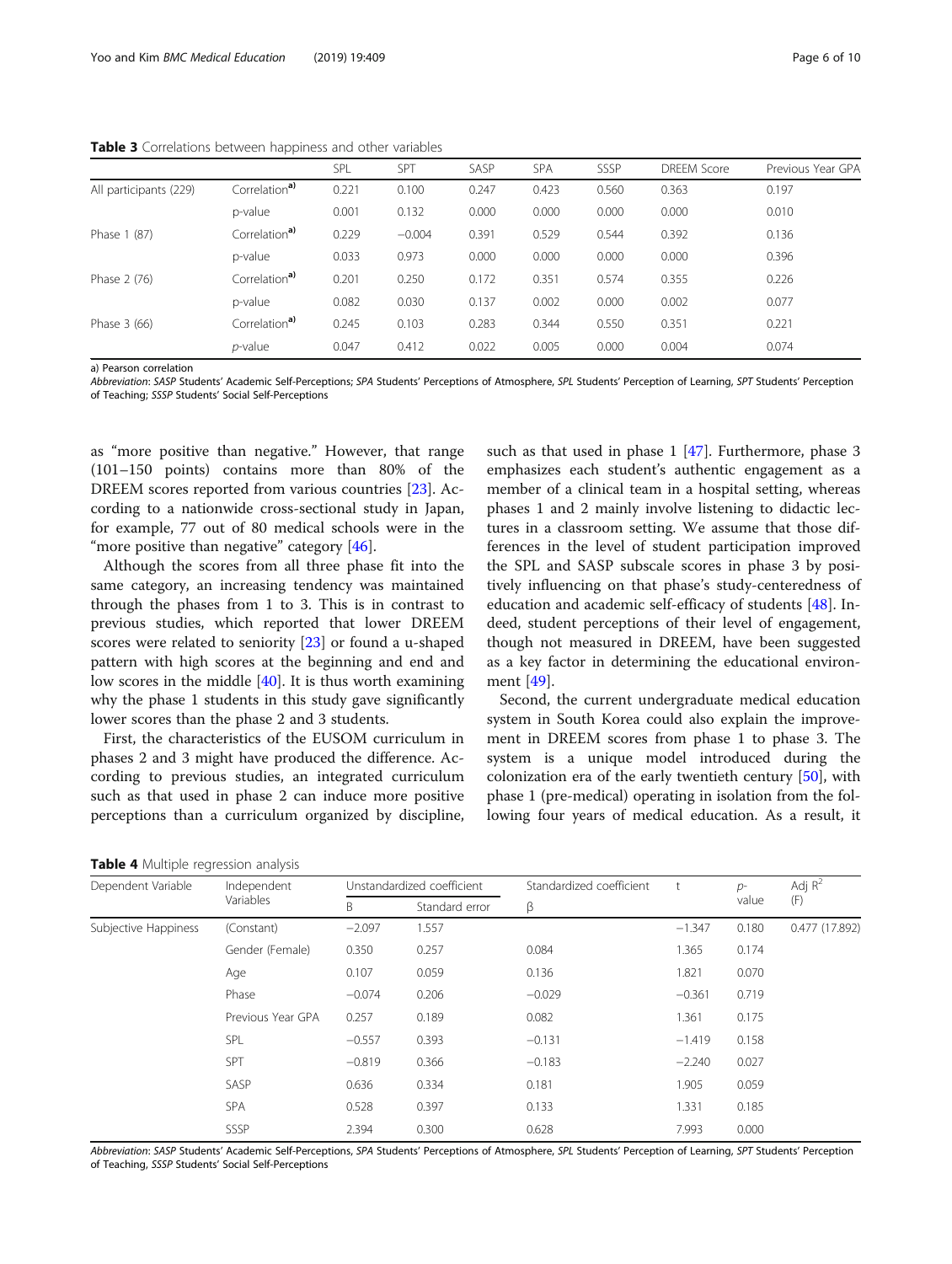has long been argued that students suffer from deteriorating academic motivation, study habits, and professional identity formation during phase 1 [[29](#page-8-0)]. The lower SPL and SASP scores, which are the subscales most directly related to academic and professional development, seem to reflect this current state of pre-medical education, which also contributed greatly to the lower overall DREEM scores from phase 1 students.

# Subjective happiness and DREEM scores

Interestingly, in contrast to the DREEM scores, subjective happiness did not differ between phases. If the significant difference in the DREEM scores reflects differences between the pre-medical and clinical phases, this result suggests that more positive perceptions of the educational environment do not necessarily guarantee happier students. In other words, although DREEM scores might reflect professional development into the "good doctors" expected by society, medical schools should also pay keen attention to students' personal development to ensure that they grow into "happy doctors" as well.

In this regard, it is worth mentioning that among the subscales, only SSSP had a significant positive influence on subjective happiness when other variables were controlled in the multiple regression analysis (Table [4\)](#page-5-0). To put it another way, SPL and SASP, which are more directly related to schoolwork, exerted only a minimal effect on subjective happiness. This finding — social selfperception plays a primary role in the subjective happiness of medical students — is consistent with previous studies that highlighted the importance of social support in the general population [\[51\]](#page-9-0).

However, that finding contradicts a study from a Brazilian medical school that found that all subscale scores and the total DREEM score were associated with QOL [[31\]](#page-8-0), which is regarded as interchangeable with happiness [[16](#page-8-0)]. This difference could result from differences in the criteria used to judge happiness in the two cultures [\[52](#page-9-0)].]. Researchers have shown that East Asian cultures tend to focus on interpersonal aspects in the perception of happiness [[53,](#page-9-0) [54](#page-9-0)]. Similarly, in a collectivism-oriented culture, the importance of an individual's social acceptance tends to be prominent [[55](#page-9-0)] and could explain why the SSSP and subjective happiness had the strongest correlation in our results.

Therefore, setting the pursuit of academic development as the solitary goal of medical education might not be desirable, particularly if it is weighted heavily toward individual achievement, because improving subjective well-being through higher academic achievement is uncertain; we did not find that the contribution of GPA to subjective happiness was significant in our multiple regression. Instead, the stress that comes from acquiring a higher GPA can trigger burnout [[18](#page-8-0)], which could hinder the development of professional attitudes and values [[56\]](#page-9-0). The limited connection between a high GPA and happiness might also be explained by EUSOM's use of the A–F grading system, which has been shown to cause distress and anxiety regardless of one's level of achievement [[4\]](#page-8-0).

In summary, as the title of one Korean film put it, "Happiness Does Not Come in Grades (Woo-suk Kang, 1989)." Rather, our findings indicate that social relationships are a more important factor. Our findings clearly suggest that students' subjective happiness levels and their perceptions of the educational environment cannot be easily or straightforwardly changed by aiming for higher academic achievement.

# Limitations

This study had several limitations. First, its generalizability could be limited by its cross-sectional design and its use of data from a single university. The general characteristics of EUSOM students, as well as the specific institutional and cultural context, might have affected the results of this study. Although our response rate was 85.1%, it is possible that the non-responders in phase 3 had a more negative perception of the educational environment than the responders, which is why they chose not to participate in the survey. Second, in terms of the collected data, the Cronbach's alphas of SASP and SSSP, 0.579 and 0.573, respectively, were relatively low. However, it is well known that Cronbach's alpha is sensitive to the number of items [[57\]](#page-9-0), and these two subscales were composed of eight and seven items, respectively, which is fewer than the other subscales. Third, as a quantitative measure, the DREEM has the clear advantage of enabling intra- and inter-medical school comparisons, but the weakness of the instrument itself also needs to be considered. Concerns have been raised about the psychometric robustness of the DREEM, such as its internal consistency and construct validity, as well as the need to revise items [\[58,](#page-9-0) [59](#page-9-0)]. Our findings of lower Cronbach's alpha values for the SASP and SSSP subscales could be partly attributable to this psychometric weakness of the DREEM. In addition, its insufficient validity evidence has been pointed out as a weakness, especially considering its popularity [\[60](#page-9-0)]. Fourth, this research could not determine causal relationships. For example, in the relationship between DREEM scores and happiness, either side could be the cause of the other, at least partly, or both could be caused by a third, unstudied variable.

#### Implications for medical educators and future research

This study has the following implications for educational practice and future research. First, based on the overall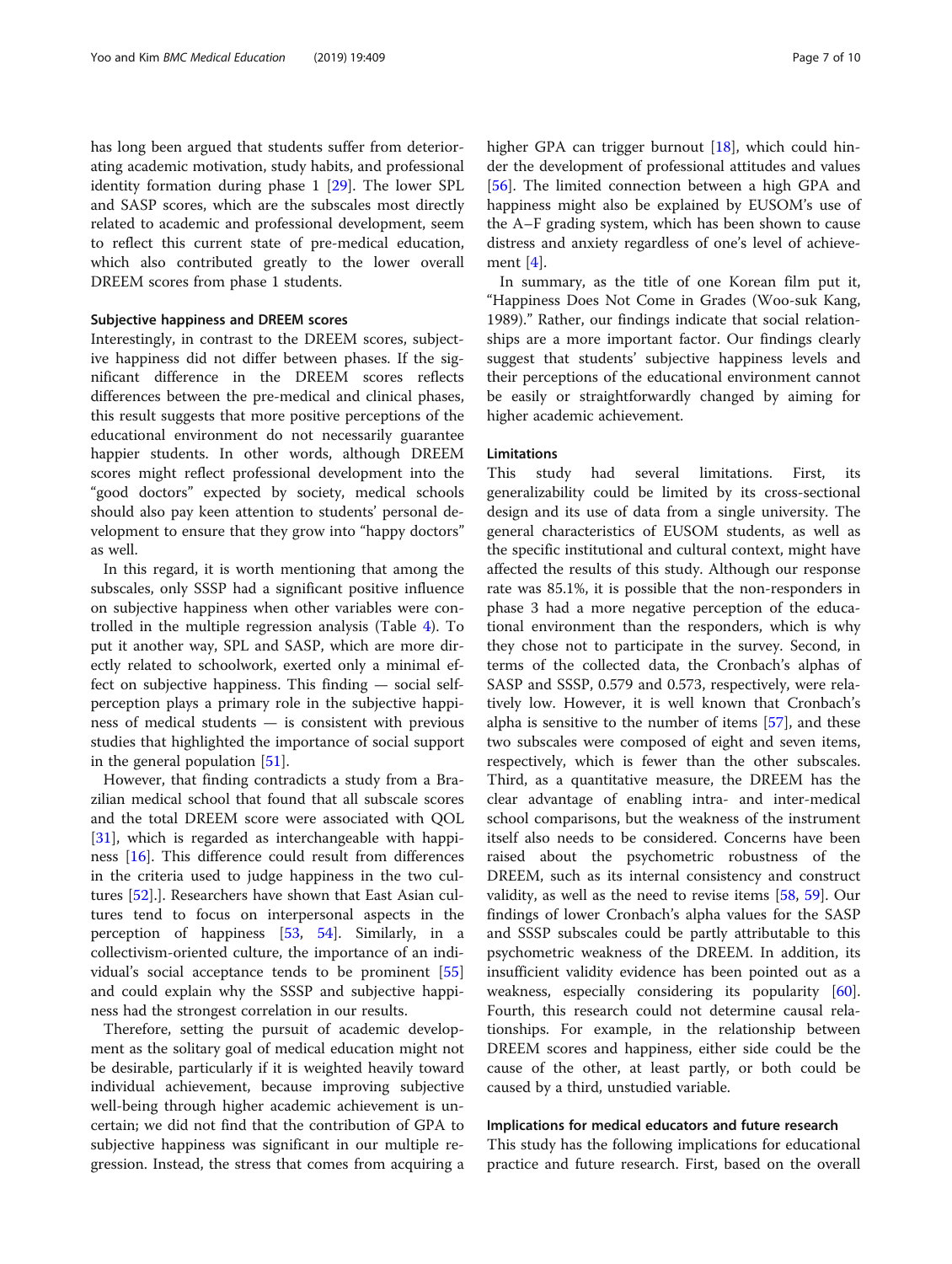DREEM scores, this study suggests that improving the educational environment for junior students, rather than seniors, needs to be a priority. This period should be given particular consideration because the pre-medical period comprises a significant portion of UME, and the formation of a professional identity starts at the beginning of medical education. Moreover, it has been argued that junior students in medical schools tend to have higher expectations for educational responsibility than senior students [[61](#page-9-0)], which might have contributed to the lower DREEM scores.

For further study, both global and interdisciplinary research is needed to deepen understanding about longitudinal changes in overall DREEM scores across educational years. Most of all, the upward sloping tendency in the DREEM scores that we found might not be a representative pattern. The previous literature has shown mixed results, including a downward slope [[23](#page-8-0)] that suggests that junior students gave higher ratings than seniors and a u-shaped pattern in which negative perceptions got stronger in the middle of the curriculum [[40\]](#page-9-0). Therefore, it might be premature to conclude that any universal or prescribed tendency exists in how students in the health professions change their perceptions throughout the curriculum. A comparison study might be able to identify the main causes for the differences found between institutions or disciplines.

At the local and regional level, studies are needed to explore the possible influence of the East Asian, national, and institutional contexts, possibly by using a mixed method or qualitative approach that can sidestep the limitations of the quantitative approach [[62](#page-9-0)]. Looking at the individual items included in each subscale might also be useful; this study analyzed survey results only at the subscale and overall level. To interpret at the item level, it has been recommended that researchers focus on the ratio of three categories — strongly disagree/disagree, unsure, and strongly agree/agree — rather than the average scores because a skewed or bimodal distribution often occurs at the item level [\[63](#page-9-0)].

Second, the relationships among the DREEM scores, GPA, and happiness suggest that investment in and support for students' achievements need to be balanced with investments to promote their positive social perceptions and relationships. In the short run, it is well known that social relationships are very closely related to professional identity formation in medical schools [[64](#page-9-0)]. In the long term, skills in maintaining supportive relationships both personally and professionally are critical to prevent burnout among physicians [\[65](#page-9-0)].

To attain a balance between academic achievement and social relationships, medical schools need to shift their view of learning from an "acquisition" model centered on individuals and independence to a "participation" model

that emphasizes social relationships and interactions [[66](#page-9-0)]. That change is consistent with situated learning theory, a perspective of medical education that considers learning to be "inextricably tied to its context and to the social relations" [[10](#page-8-0)]. In practice, one recommended approach in UME could be the introduction of a pass–fail grading system to promote a collaborative environment among students. The fact that such a grading system would facilitate students' well-being without decreasing their academic performance [[67](#page-9-0)] suggests that cultivating doctors who are both happy and competent is not an impossible goal.

For future study, exploring variables that correlate significantly with DREEM scores would be an important task. Further understanding the "relationship with other variables," as one of the five sources of validity evidence, will strengthen the DREEM [[60](#page-9-0)]. In addition, as mentioned earlier, most reported DREEM scores fall into the category "more positive than negative," in which scores can vary by as much as 50 points. Investigating the relationship between the DREEM and other variables will help establish the practical meaning of differences in DREEM scores that are masked within that category or offered as mere numbers.

# Conclusion

To understand the relationship between DREEM scores and the subjective happiness of students in a single medical school, we first analyzed the scores according to students' phase in the curriculum and personal characteristics, and then we examined the factors that influenced happiness. Significant differences in the DREEM scores over time were identified, whereas no difference was identified for subjective happiness. The effects of GPA on happiness disappeared when other variables were controlled; only the influence of the SSSP remained significantly positive among the five subscales. Putting these results together, our study suggests that institutions need to work on using an integrated approach throughout their curriculum and creating an appropriate educational environment that promotes not only students' academic development but also their personal development and social relationships.

#### Abbreviations

CBME: Competency-Based Medical Education; DREEM: Dundee Ready Educational Environment Measure; EUSOM: Eulji University School of Medicine; GPA: Grade Point Averages; QOL: Quality of Life; SASP: Students' Academic Self-Perceptions; SPA: Students' Perceptions of Atmosphere; SPL: Students' Perception of Learning; SPP: Students' Academic Self-Perceptions; SPT: Students' Perception of Teaching; SSSP: Students' Social Self-Perceptions; UME: Undergraduate Medical Education

#### Acknowledgements

The authors would like to thank the students of the Eulji University who answered the survey for this study.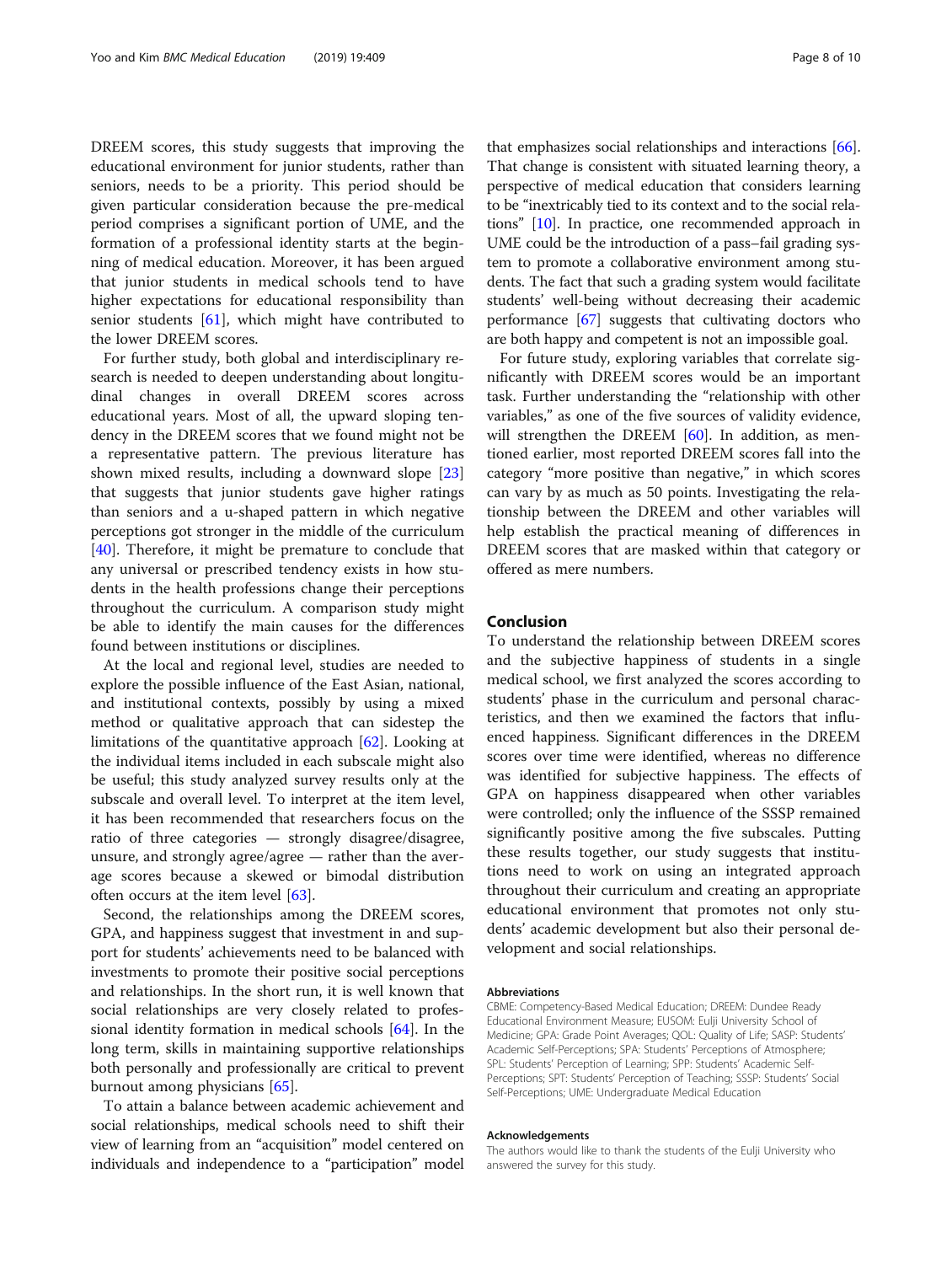#### <span id="page-8-0"></span>Authors' contributions

DHK and DMY conceived the design of the study and drafted the initial manuscript. DHK contributed to the construction of survey and analysis of the data. DMY made contribution to the interpretation of the data and revised the initial manuscript. All authors read, critically reviewed, and approved the final manuscript.

#### Funding

This work was supported by the research fund of Hanyang University (HY-2019).). This funding body had no role in the design of the study; collection, analysis, and interpretation of data; or in preparation of the manuscript.

#### Availability of data and materials

Data and materials used during the study are available from the corresponding author on reasonable request.

#### Ethics approval and consent to participate

This study was approved by the Institutional Review Board of EUSOM (EUIRB2018–101). The Institutional Review Board waived the need for explicit consent from participants.

#### Consent for publication

Not applicable.

#### Competing interests

The authors declare that they have no competing interests.

#### Author details

<sup>1</sup>Department of Medical Education, College of Medicine, The Catholic University of Korea, Banpo-daero 222, Seocho-gu, Seoul 06591, Republic of Korea. <sup>2</sup> Department of Medical Education, Hanyang University College of Medicine, 222 Wangsimni-ro, Seongdong-gu, Seoul 04763, Republic of Korea.

#### Received: 9 May 2019 Accepted: 23 October 2019 Published online: 08 November 2019

#### References

- 1. Krupat E. Critical thoughts about the core entrustable professional activities in undergraduate medical education. Acad Med. 2018;93(3):371–6.
- 2. Carraccio CL, Englander R. From Flexner to competencies: reflections on a decade and the journey ahead. Acad Med. 2013;88(8):1067–73.
- 3. Holmboe ES. Competency-based medical education and the ghost of Kuhn: reflections on the messy and meaningful work of transformation. Acad Med. 2018;93(3):350–3.
- 4. Dyrbye L, Shanafelt T. A narrative review on burnout experienced by medical students and residents. Med Educ. 2016;50(1):132–49.
- 5. Rotenstein LS, Torre M, Ramos MA, Rosales RC, Guille C, Sen S, Mata DA. Prevalence of burnout among physicians: a systematic review. JAMA. 2018; 320(11):1131–50.
- 6. IsHak W, Nikravesh R, Lederer S, Perry R, Ogunyemi D, Bernstein C. Burnout in medical students: a systematic review. Clin Teach. 2013;10(4):242–5.
- 7. Rotenstein LS, Ramos MA, Torre M, Segal JB, Peluso MJ, Guille C, Mata DA. Prevalence of depression, depressive symptoms, and suicidal ideation among medical students: a systematic review and meta-analysis. JAMA. 2016;316(21):2214–36.
- 8. Jung HY, Kim JW, Lee S, Yoo SH, Jeon JH, Kim TW, Shin MS. A study of core humanistic competency for developing humanism education for medical students. J Korean Med Sci. 2016;31(6):829–35.
- O'Brien BC, Battista A. Situated learning theory in health professions education research: a scoping review. Adv Health Sci Educ. 2019:1–27.
- 10. Mann KV. Theoretical perspectives in medical education: past experience and future possibilities. Med Educ. 2011;45(1):60–8.
- 11. Monrouxe LV. Identity, identification and medical education: why should we care? Med Educ. 2010;44(1):40–9.
- 12. Wald HS, Anthony D, Hutchinson TA, Liben S, Smilovitch M, Donato AA. Professional identity formation in medical education for humanistic, resilient physicians: pedagogic strategies for bridging theory to practice. Acad Med. 2015;90(6):753–60.
- 13. Riley SC. Student selected components (SSCs): AMEE guide no 46. Med Teach. 209;31(10):885–894.
- 14. Englander R, Cameron T, Ballard AJ, Dodge J, Bull J, Aschenbrener CA. Toward a common taxonomy of competency domains for the health professions and competencies for physicians. Acad Med. 2013;88(8):1088–94.
- 15. You H. Two aims of medical humanities education: good doctors and happy doctors. Korean J Med Rev. 2015;17(2):51-6.
- 16. Medvedev ON, Landhuis CE. Exploring constructs of well-being, happiness and quality of life. Peer J. 2018;6:e4903.
- 17. Ali A, Ambler G, Strydom A, Rai D, Cooper C, McManus S, Hassiotis A. The relationship between happiness and intelligent quotient: the contribution of socio-economic and clinical factors. Psy Med. 2013;43(6):1303–12.
- 18. Dunn LB, Iglewicz A, Moutier C. A conceptual model of medical student well-being: promoting resilience and preventing burnout. Acad Psych. 2008; 32(1):44–53.
- 19. Wayne SJ, Fortner SA, Kitzes JA, Timm C, Kalishman S. Cause or effect? The relationship between student perception of the medical school learning environment and academic performance on USMLE step 1. Med Teach. 2013;35(5):376–80.
- 20. Weaver R, Peters K, Koch J, Wilson I. 'Part of the team': professional identity and social exclusivity in medical students. Med Educ. 2011;45(12):1220–9.
- 21. Soemantri D, Herrera C, Riquelme A. Measuring the educational environment in health professions studies: a systematic review. Med Teach. 2010;32(12):947–52.
- 22. Roff S, McAleer S, Harden RM, Al-Qahtani M, Ahmed AU, Deza H, Groenen G, Primparyon P. Development and validation of the Dundee ready education environment measure (DREEM). Med Teach. 1997;19(4):295–9.
- 23. Chan CYW, Sum MY, Tan GMY, Tor PC, Sim K. Adoption and correlates of the Dundee ready educational environment measure (DREEM) in the evaluation of undergraduate learning environments–a systematic review. Med Teach. 2018;40(12):1240–7.
- 24. Duvivier RJ, Boulet JR, Opalek A, Van-Zanten M, Norcini J. Overview of the world's medical schools: an update. Med Educ. 2014;48(9):860–9.
- 25. Frambach JM, Driessen EW, Chan LC, van der Vleuten CP. Rethinking the globalisation of problem-based learning: how culture challenges selfdirected learning. Med Educ. 2012;46(8):738–47.
- 26. Kim DH, Yoon HB, Sung MS, Yoo DM, Hwang JY, Kim EJ, Shin JS. Evaluation of an international faculty development program for developing countries in Asia: the Seoul intensive course for medical educators. BMC Med Educ. 2015;15(1):224.
- 27. Lam TP, Lam YYB. Medical education reform: the Asian experience. Acad Med. 2009;84(9):1313-7
- 28. Wijnen-Meijer M, Burdick W, Alofs L, Burgers C, ten Cate O. Stages and transitions in medical education around the world: clarifying structures and terminology. Med Teach. 2013;35(4):301–7.
- 29. Lee YM. It is time to reconsider the unnecessary division of premedical and medical studies. Korean J Med Educ. 2018;30(4):279–81.
- 30. Tempski P, Santos IS, Mayer FB, Enns SC, Perotta B, Paro HB, Guimaraes KB. Relationship among medical student resilience, educational environment and quality of life. PLoS One. 2015;10(6):e0131535.
- 31. Enns SC, Perotta B, Paro HB, Gannam S, Peleias M, Mayer FB, Silveira PS. Medical students' perception of their educational environment and quality of life: is there a positive association? Acad Med. 2016;91(3):409–17.
- 32. Roh MS, Jeon HJ, Kim H, Han SK, Hahm BJ. The prevalence and impact of depression among medical students: a nationwide cross-sectional study in South Korea. Acad Med. 2010;85(8):1384–90.
- 33. Yamada Y, Klugar M, Ivanova K, Oborna I. Psychological distress and academic self-perception among international medical students: the role of peer social support. BMC Med Educ. 2014;14(1):256.
- 34. Genn JM. AMEE medical education guide no. 23 (part 1): curriculum, environment, climate, quality and change in medical education–a unifying perspective. Med Teach. 2001;23(4):337–44.
- 35. Emanuel EJ. Changing premed requirements and the medical curriculum. JAMA. 2006;296(9):1128–31.
- 36. Park KH, Park JH, Kim S, Rhee J, Kim JH, Ahn YJ, Suh DJ. Students' perception of the educational environment of medical schools in Korea: findings from a nationwide survey. Korean J Med Educ. 2015;27(2):117–30.
- 37. Abdel-Khalek AM. Measuring happiness with a single-item scale. Soc Behav Pers Int J. 2006;34(2):139–50.
- 38. Phillips AW, Reddy S, Durning SJ. Improving response rates and evaluating nonresponse bias in surveys: AMEE guide no. 102. Med Teach. 2016;38(3):217–28.
- 39. Norman G. Likert scales, levels of measurement and the "laws" of statistics. Adv Health Sci Educ. 2010;15(5):625–32.